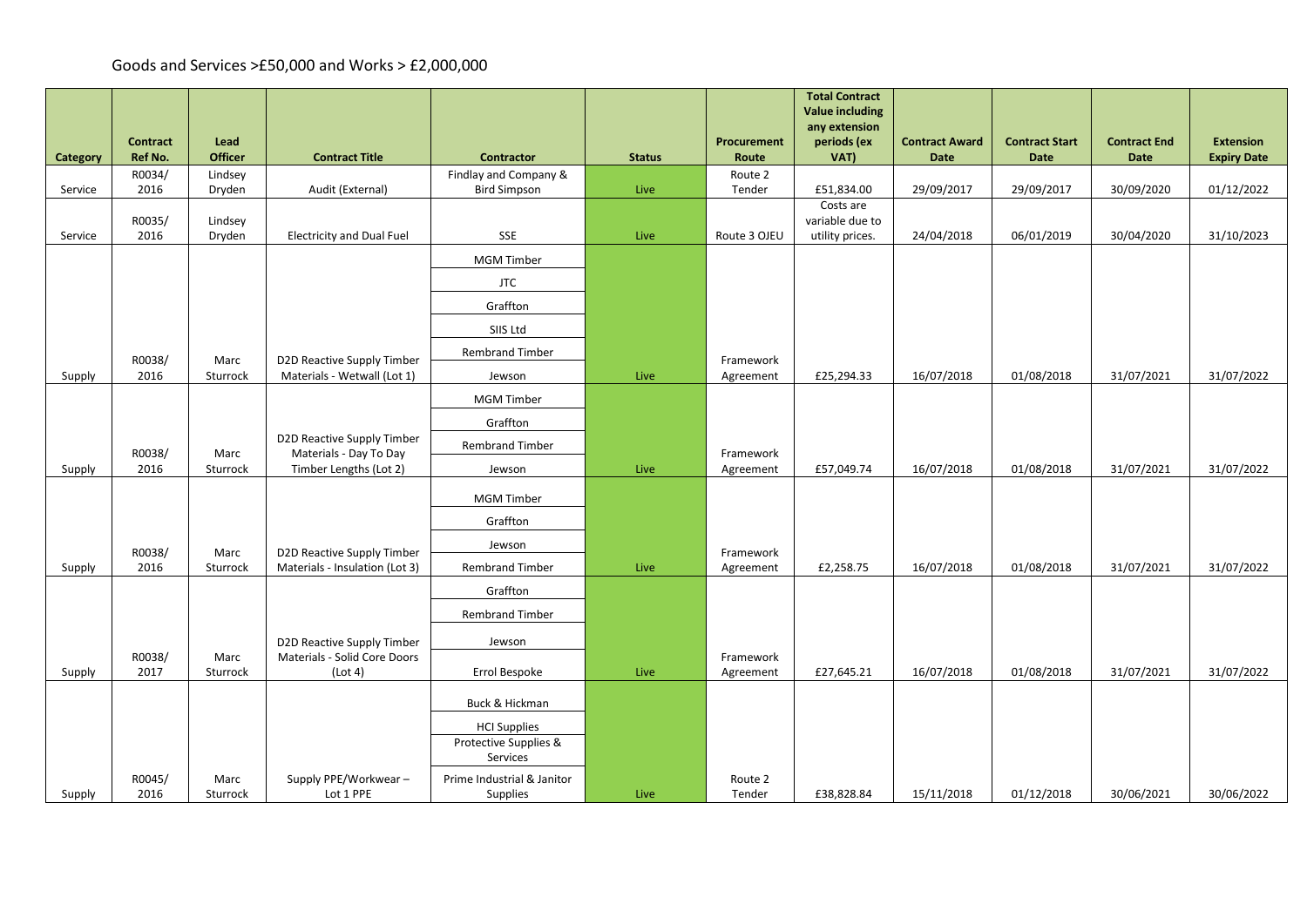|         |                |                     |                                                           | Rexel UK Ltd                                                                                           |      |                         |             |            |            |            |            |
|---------|----------------|---------------------|-----------------------------------------------------------|--------------------------------------------------------------------------------------------------------|------|-------------------------|-------------|------------|------------|------------|------------|
|         |                |                     |                                                           | The WorkIt Centre                                                                                      |      |                         |             |            |            |            |            |
|         |                |                     | Supply of PPE/Workwear -<br>Lot 2 Workwear                | <b>HCI Supplies</b>                                                                                    | Live | Route 2<br>Tender       | £22,048.27  | 15/11/2018 | 01/12/2018 | 30/06/2021 | 30/06/2022 |
|         | R0046/         | Dave                |                                                           |                                                                                                        |      |                         |             |            |            |            |            |
| Service | 2016<br>R0047/ | Conway<br>Laura     | Fire Safety                                               | VWS Ltd                                                                                                | Live | Route 3 OJEU<br>Route 2 | £333,499.20 | 01/04/2018 | 01/04/2018 | 31/03/2021 | 31/03/2022 |
| Service | 2016           | Shepherd            | Sign Writing and Livery                                   | Prime Signs                                                                                            | Live | Tender                  | £31,170.00  | 11/04/2019 | 15/04/2019 | 15/04/2021 | 14/10/2022 |
|         |                |                     |                                                           | Scotmitch                                                                                              |      |                         |             |            |            |            |            |
|         |                |                     |                                                           | <b>TM Scaffolding</b>                                                                                  |      |                         |             |            |            |            |            |
|         |                |                     |                                                           | Dundee Plant                                                                                           |      |                         |             |            |            |            |            |
|         |                |                     | Scaffolding - All Areas (Lot 1 -                          | IAS Dundee                                                                                             |      | Framework               |             |            |            |            |            |
|         |                |                     | Dundee & Tayside)                                         | ASC Edinburgh                                                                                          | Live | Agreement               |             |            |            |            |            |
|         |                |                     |                                                           | ASC Edinburgh                                                                                          |      |                         |             |            |            |            |            |
|         |                |                     | Scaffolding - All Areas (Lot 2 -                          | <b>TM Scaffolding</b>                                                                                  |      | Framework               |             |            |            |            |            |
|         |                |                     | Edinburgh & Lothians)                                     | <b>KC Scaffolding</b>                                                                                  | Live | Agreement               |             |            |            |            |            |
|         |                |                     |                                                           | Scotmitch                                                                                              |      |                         |             |            |            |            |            |
|         |                |                     |                                                           | Dundee Plant                                                                                           |      |                         |             |            |            |            |            |
|         |                |                     |                                                           | ASC Edinburgh                                                                                          |      |                         |             |            |            |            |            |
|         |                |                     | Scaffolding - All Areas (Lot 3 -<br>Perthshire & Kinross) | IAS Dundee                                                                                             | Live | Framework<br>Agreement  |             |            |            |            |            |
|         |                |                     |                                                           | Scotmitch                                                                                              |      |                         |             |            |            |            |            |
|         |                |                     |                                                           | IAS Dundee                                                                                             |      |                         |             |            |            |            |            |
|         |                |                     | Scaffolding - All Areas (Lot 4 -                          | <b>TM Scaffolding</b>                                                                                  |      |                         |             |            |            |            |            |
| Service | R0055/<br>2016 | Marc<br>Sturrock    | Angus & Arbroath &<br>Aberdeen)                           | ASC Edinburgh                                                                                          | Live | Framework<br>Agreement  | £250,000.00 | 24/04/2019 | 01/06/2019 | 31/05/2022 | 01/11/2022 |
|         |                |                     |                                                           |                                                                                                        |      |                         |             |            |            |            |            |
| Supply  | R0059/<br>2016 | Gillian<br>Webster  | Furniture                                                 | The Furnishing Service                                                                                 | Live | Route 3 OJEU            | £989,530.00 | 19/07/2018 | 03/09/2018 | 02/09/2021 | 01/09/2022 |
|         | R0064/         |                     |                                                           | Angus - Angus Council,<br>Dundee - ID Verde,<br>Edinburgh - Gritit, Fife -<br>Gritit, Perthshire - T&N |      |                         |             |            |            |            |            |
| Service | 2016           | <b>Bruce Leslie</b> | Landscaping                                               | Gilmartin                                                                                              | Live | Route 3 OJEU            | £739,249.00 | 05/03/2019 | 01/04/2019 | 01/04/2021 | 31/10/2022 |
| Service | R0068/<br>2016 | Laura               | Broker and Insurance                                      | AJG                                                                                                    |      | Route 3 OJEU            | £426,034.00 | 26/03/2019 | 01/08/2019 | 31/07/2022 |            |
|         |                | Shepherd            | Asbestos Surveying,                                       |                                                                                                        | Live |                         |             |            |            |            |            |
|         |                | David               | Sampling & Analytical                                     |                                                                                                        |      | Route 2                 |             |            |            |            |            |
| Service | PR/R001        | Anderson            | Services                                                  | <b>Franks Portlock</b>                                                                                 | Live | Tender                  | £41,215.00  | 07/05/2019 | 01/04/2019 | 31/03/2021 | 31/03/2023 |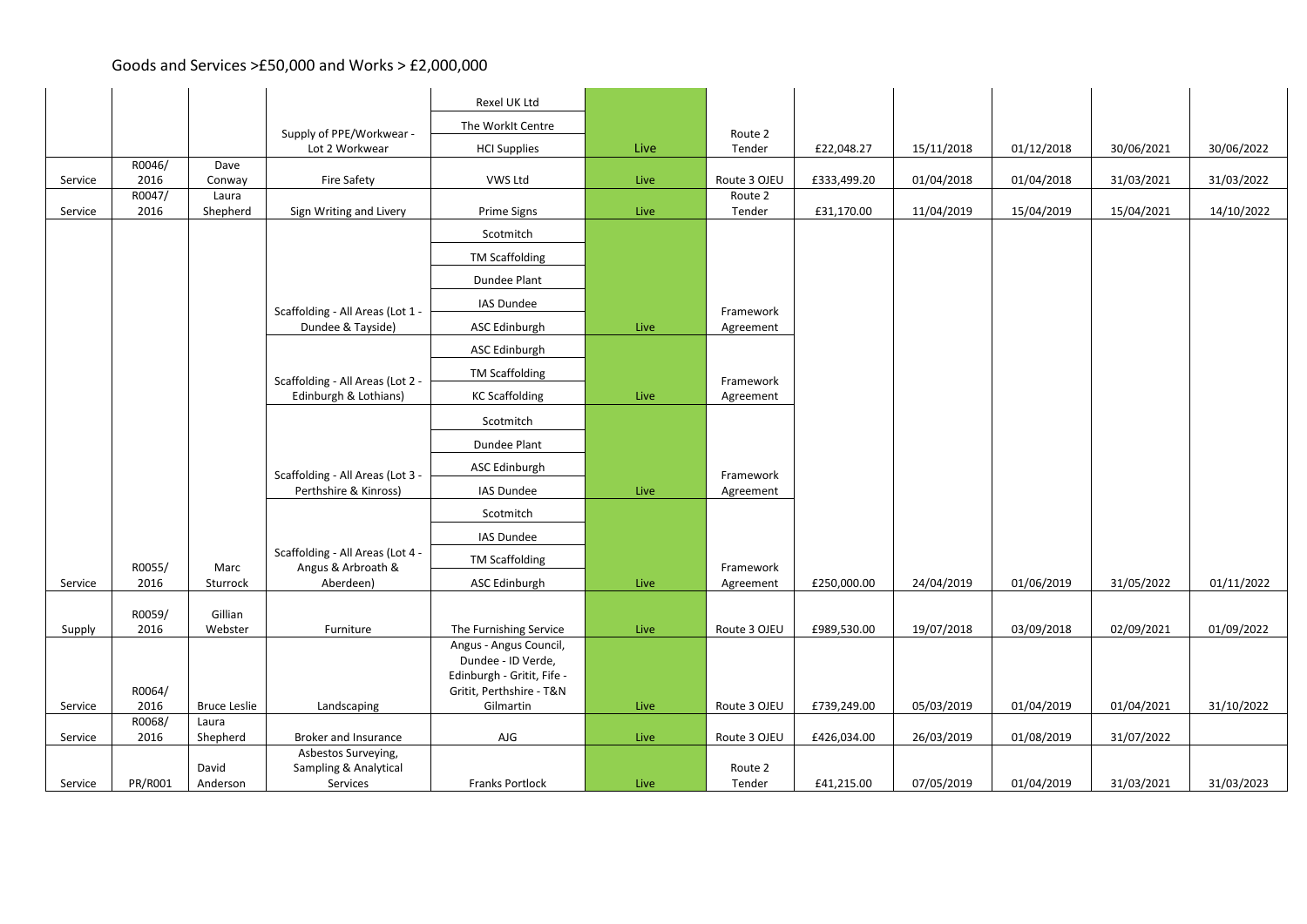| Service | HM/R001        | Marc<br>Sturrock            | Supply Of Convector<br>Radiators & Combination<br>Condensing Boilers (Lot 1 -<br>Radiators) | <b>City Plumbing Supplies</b>                                                                 | Live | Route 3 OJEU           | £31,738.24    | 21/08/2019 | 01/09/2019 | 31/08/2022 |          |
|---------|----------------|-----------------------------|---------------------------------------------------------------------------------------------|-----------------------------------------------------------------------------------------------|------|------------------------|---------------|------------|------------|------------|----------|
|         |                |                             | Supply Of Convector<br>Radiators & Combination                                              |                                                                                               |      |                        |               |            |            |            |          |
| Service | <b>HM/R001</b> | Marc<br>Sturrock            | Condensing Boilers (Lot 2 -<br>Boilers)                                                     | <b>City Plumbing Supplies</b>                                                                 | Live | Route 3 OJEU           | £491,415.00   | 21/08/2019 | 01/09/2019 | 31/08/2022 |          |
|         |                |                             | <b>Winter Maintenance</b>                                                                   |                                                                                               |      | Route 2                |               |            |            |            |          |
| Service | <b>PR/R008</b> | <b>Bruce Leslie</b><br>Marc | Contract<br>Kitchen Supply Contract - All                                                   | Mitie<br>Joinery & Timber Creations                                                           | Live | Tender                 | £73,394.00    | 24/10/2019 | 01/11/2019 | 31/03/2021 | 31/02/22 |
| Supply  | <b>HM/R002</b> | Sturrock                    | Areas                                                                                       | (JTC)                                                                                         | Live | Route 3 OJEU           | £782,755.00   | 11/03/2020 | 01/04/2020 | 31/03/2023 |          |
| Service | IT/R002        | Mark<br>Flattery            | Network                                                                                     | Just completed - can be<br>extended to 2026 or<br>transfer to new version of<br>the framework | Live | Framework<br>Agreement | £324,000.00   | 01/03/2021 | 01/03/2021 | 01/03/2023 |          |
|         |                |                             | Supply & Delivery of High                                                                   |                                                                                               |      |                        |               |            |            |            |          |
| Supply  | <b>HM/R004</b> | Marc<br>Sturrock            | <b>Retention Storage Heaters</b><br>and Radiators                                           | Rexel                                                                                         | Live | Route 3 OJEU           | £976,060.00   | 10/09/2021 | 01/10/2021 | 30/09/2024 |          |
|         |                |                             |                                                                                             |                                                                                               |      |                        |               |            |            |            |          |
|         |                |                             |                                                                                             | Wolseley UK                                                                                   |      |                        |               |            |            |            |          |
|         |                |                             |                                                                                             | City Plumbing                                                                                 |      |                        |               |            |            |            |          |
|         |                |                             |                                                                                             | Rexel UK Ltd                                                                                  |      |                        |               |            |            |            |          |
|         |                | Marc                        |                                                                                             | Saint Gobain                                                                                  |      | Framework              |               |            |            |            |          |
| Supply  | <b>HM/R006</b> | Sturrock                    | Lot 1 - Electrical Showers                                                                  | <b>Edmundson Electrical</b>                                                                   | Live | Agreement              |               | 29/12/2020 | 18/01/2021 | 30/11/2023 |          |
|         |                |                             |                                                                                             | Wolseley UK                                                                                   |      |                        |               |            |            |            |          |
|         |                |                             |                                                                                             | <b>City Plumbing</b>                                                                          |      |                        |               |            |            |            |          |
|         |                |                             |                                                                                             | Rexel UK Ltd                                                                                  |      |                        |               |            |            |            |          |
|         |                | Marc                        |                                                                                             | Saint Gobain                                                                                  |      | Framework              |               |            |            |            |          |
| Supply  | <b>HM/R006</b> | Sturrock                    | Lot 2 - Electrical Showers                                                                  | <b>Edmundson Electrical</b>                                                                   | Live | Agreement              | £200,000.00   | 29/12/2020 | 18/01/2021 | 30/11/2023 |          |
|         |                | Marc                        | <b>Supply Electrical Stair</b>                                                              | Rexel Uk Ltd, Yess<br>Electrical, Edmundson                                                   |      | Framework              |               |            |            |            |          |
| Supply  | <b>HM/R007</b> | Sturrock                    | <b>Lighting Contract</b>                                                                    | Electrical                                                                                    | Live | Agreement              | £200,000.00   | 14/06/2021 | 01/07/2021 | 30/06/2024 |          |
|         |                | Marc                        | Supply of Smoke/CO2 & Heat                                                                  | Rexel Uk Ltd, Yess                                                                            |      | Framework              |               |            |            |            |          |
| Supply  | <b>HM/R009</b> | Sturrock                    | Alarms                                                                                      | Electrical                                                                                    | Live | Agreement              | £1,200,000.00 | 28/04/2021 | 01/05/2021 | 30/04/2024 |          |
|         |                | Marc                        | Supply of Rotary Dryers and                                                                 |                                                                                               |      | Route 2                |               |            |            |            |          |
| Supply  | HM/R011        | Sturrock                    | Accessories                                                                                 | SIIS Ltd                                                                                      | Live | Tender                 | £48,269.00    | 28/06/2021 | 01/07/2021 | 01/07/2024 |          |
| Service | PR/R016        | David<br>Anderson           | Lift Servicing and<br>Maintenance                                                           | Stannah Lift Services                                                                         | Live | Route 2<br>Tender      | £34,028.00    | 04/06/2021 | 17/05/2021 | 30/06/2023 |          |